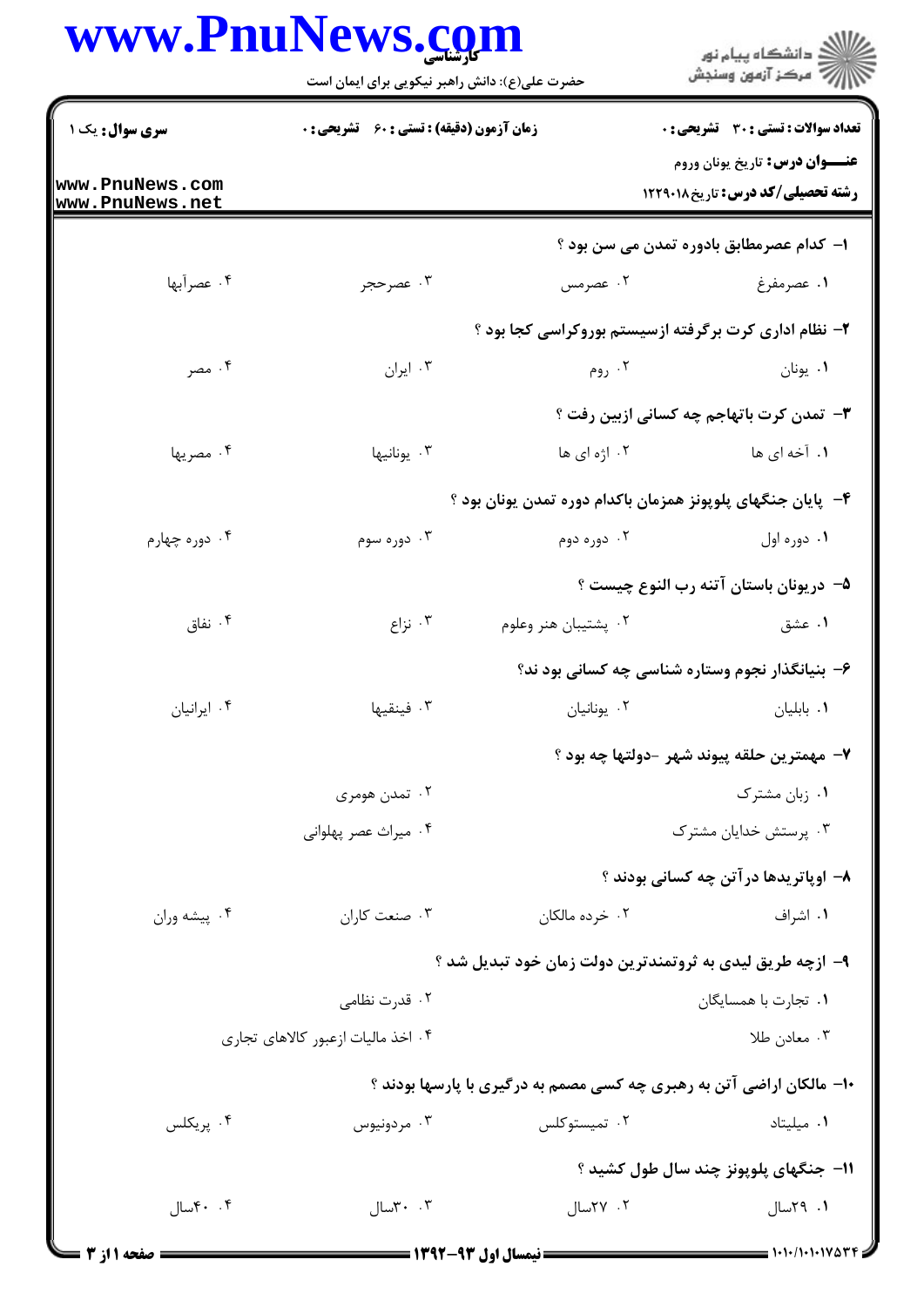|                                    | حضرت علی(ع): دانش راهبر نیکویی برای ایمان است              |                                                                        | ڪ دانشڪاه پيام نور<br>∕7 مرڪز آزمون وسنڊش                                         |  |
|------------------------------------|------------------------------------------------------------|------------------------------------------------------------------------|-----------------------------------------------------------------------------------|--|
| <b>سری سوال : ۱ یک</b>             | زمان آزمون (دقیقه) : تستی : 60 ٪ تشریحی : 0                |                                                                        | تعداد سوالات : تستى : 30 قشريحى : 0                                               |  |
| www.PnuNews.com<br>www.PnuNews.net |                                                            |                                                                        | <b>عنـــوان درس:</b> تاريخ يونان وروم<br><b>رشته تحصیلی/کد درس:</b> تاریخ ۱۲۲۹۰۱۸ |  |
|                                    |                                                            | ۱۲- بعد از پریکلس رهبری حزب آریسوکراسی برده دار راچه کسی برعهده گرفت ؟ |                                                                                   |  |
| ۰۴ پریکلس                          | ۰۳ سیمون                                                   | ۰۲ کلئون                                                               | ٠١. نيكياس                                                                        |  |
|                                    |                                                            | ۱۳– آلسیبا دراندیشه توسعه آتن درکدام سرزمینها بود ؟                    |                                                                                   |  |
| ۰۴ ایونی و ایران                   | ۰۳ سیسیل و ایتالیا                                         | ۰۲ مصروفينقيه                                                          | ۰۱ ایران                                                                          |  |
|                                    |                                                            | ۱۴– اساس دموکراسی آتن در زمان چه کسی پی ریزی شد ؟                      |                                                                                   |  |
| ۰۴ کلئون                           | ۰۳ تميستوكلس                                               | ۰۲ پريکلس                                                              | ۰۱ سولون                                                                          |  |
|                                    |                                                            |                                                                        | ۱۵– درآتن چه کسانی از ژئومورها حمایت می کردند ؟                                   |  |
| ۰۴ نظامیان                         | ۰۳ بازرگانان                                               | ۰۲ صنعتگران                                                            | ۰۱ اشراف                                                                          |  |
|                                    |                                                            | ۱۶– ایجاد دادگاههای سیار در آتن توسط چه کسی صورت گرفت ؟                |                                                                                   |  |
| ۰۴ نیکیاس                          | ۰۳ کلیستن                                                  | ۰۲ پی سیس ترات                                                         | ٠١ سولون                                                                          |  |
|                                    |                                                            |                                                                        | ۱۷– بالاترین نهاد اجرایی اسپارت کدام نهاد بود ؟                                   |  |
| ۰۴ مجلس عوام                       | ۰۳ شورای سی نفره                                           | ٠٢ مجلس سنا                                                            | ۰۱ افورا                                                                          |  |
|                                    |                                                            | <b>۱۸</b> – واضع نخستین اثر ادبی جهان ، گیلگمش، چه کسانی هستند ؟       |                                                                                   |  |
| ۰۴ سومريها                         | ۰۳ اسپارتها                                                | ۰۲ آتنیها                                                              | ۰۱ رومیها                                                                         |  |
|                                    | ۱۹– افلاطون دلیل شکست آتن درجنگهای پلوپونز را چه می داند ؟ |                                                                        |                                                                                   |  |
|                                    | ۰۲ حکومت توده برده دار                                     |                                                                        | ٠١ حكومت اليگارشي آتن                                                             |  |
|                                    | ۰۴ برتری اقتصادی اسپارت                                    |                                                                        | ۰۳ ضعف نظامی                                                                      |  |
|                                    |                                                            |                                                                        | <b>۰۲-</b> تراژدی آنتیگون ازکیست ؟                                                |  |
| ۰۴ سوفکل                           | ۰۳ آریستوفان                                               | ۰۲ آشیل                                                                | ۰۱ اورپيد                                                                         |  |
|                                    |                                                            |                                                                        | <b>21- اعضا سنا روم ازچه کسانی انتخاب می شدند</b> ؟                               |  |
| ۰۴ مقدونیها                        | ۰۳ پلبین ها                                                | ۰۲ اتروسک ها                                                           | ۰۱ پاتريسن ها                                                                     |  |
|                                    |                                                            | <b>۲۲- نخستین جنگ اشکانیان و روم در زمان چه کسی رخ داد</b> ؟           |                                                                                   |  |
| ۰۴ اشک اول                         | ۰۳ اشک چهاردهم                                             | ۰۲ اشک سیزدهم                                                          | ۰۱ اشک یازدهم                                                                     |  |